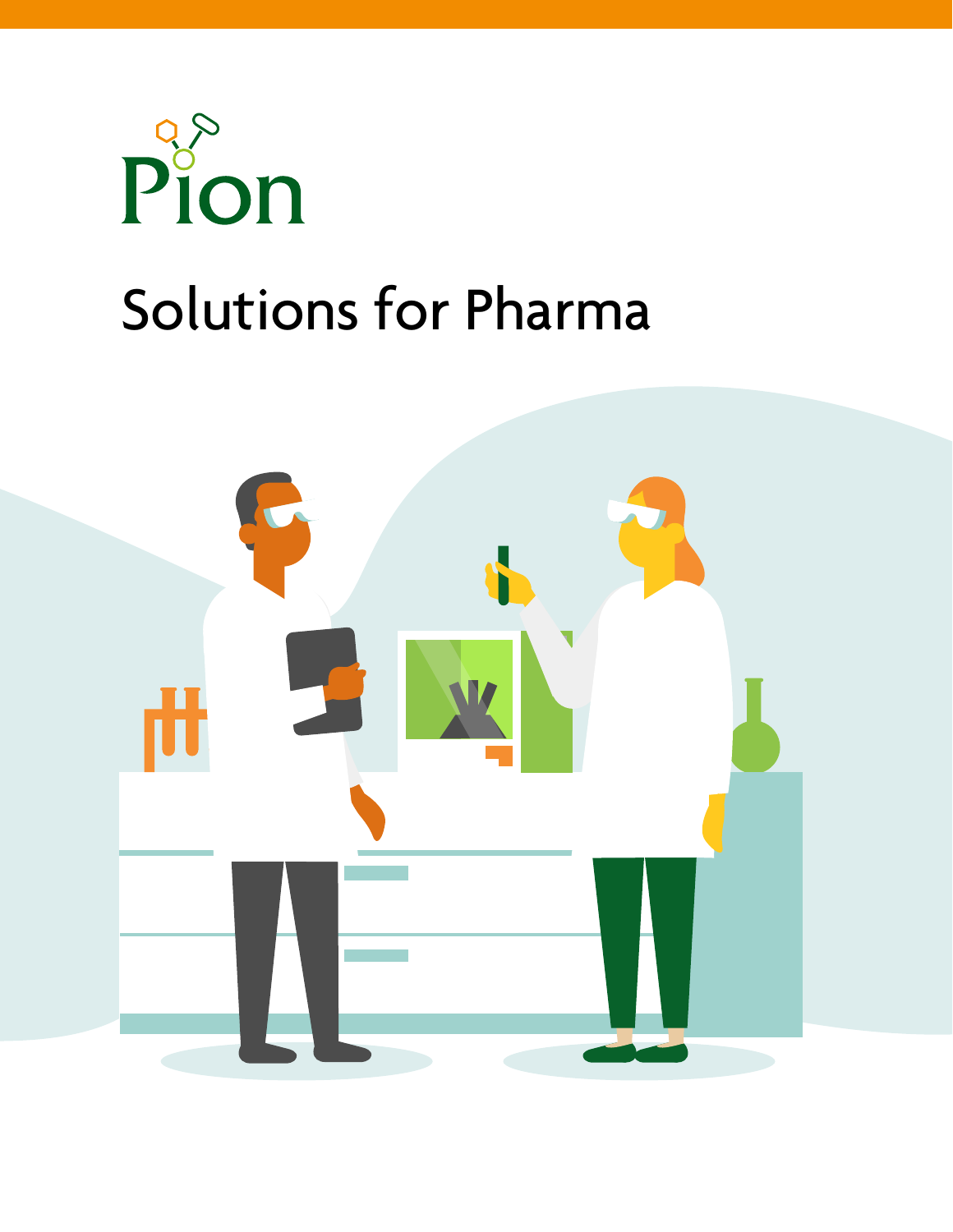Pion is a science-based company providing innovative technology, solutions, support and scientific expertise to the drug development industry.

Our solutions enable pharmaceutical scientists to make efficient, early phase screening of drug compounds and provide critical data for the development of products that make a difference to people's lives.

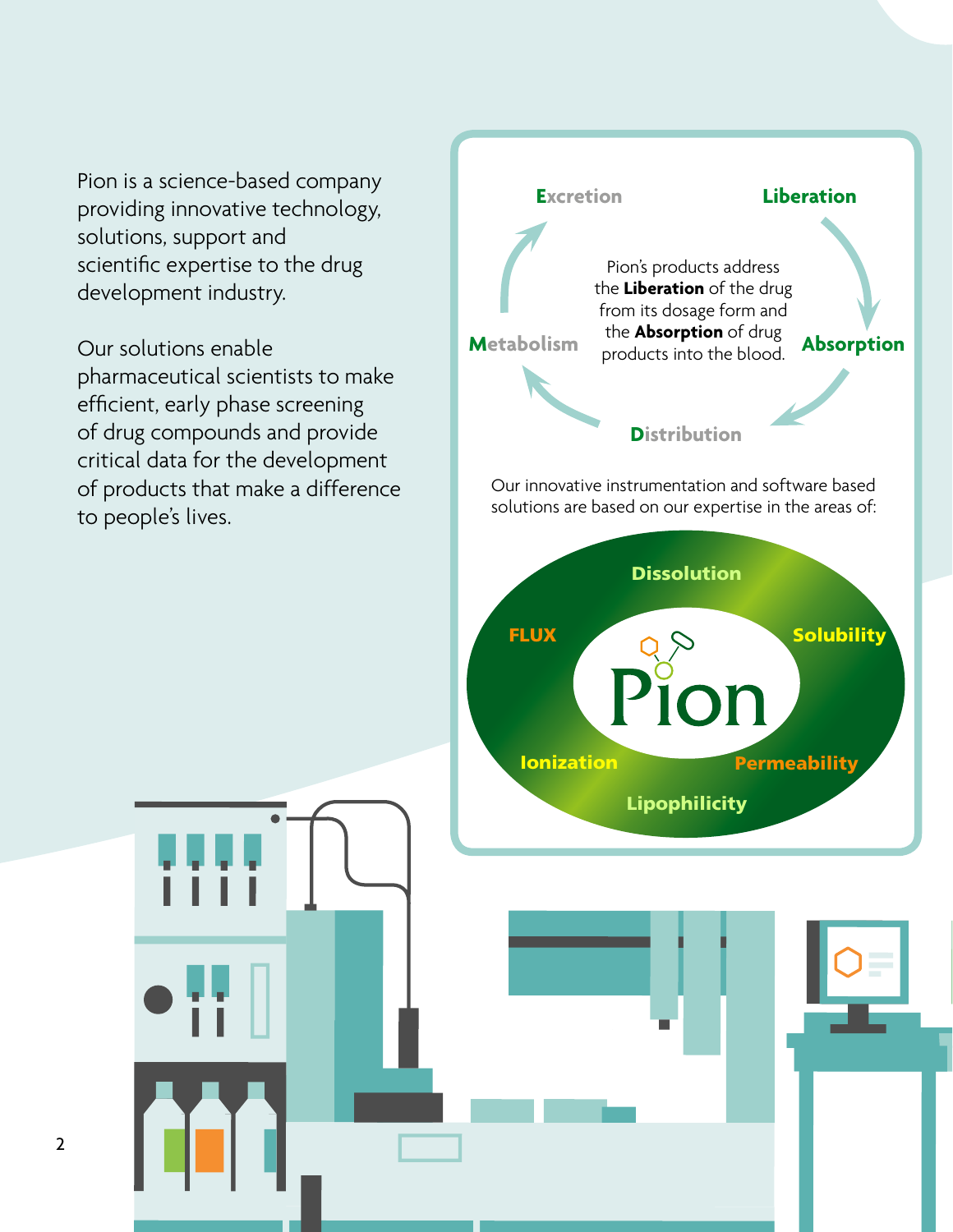#### **Drug Discovery > Pre-Formulation > Formulation > Production**

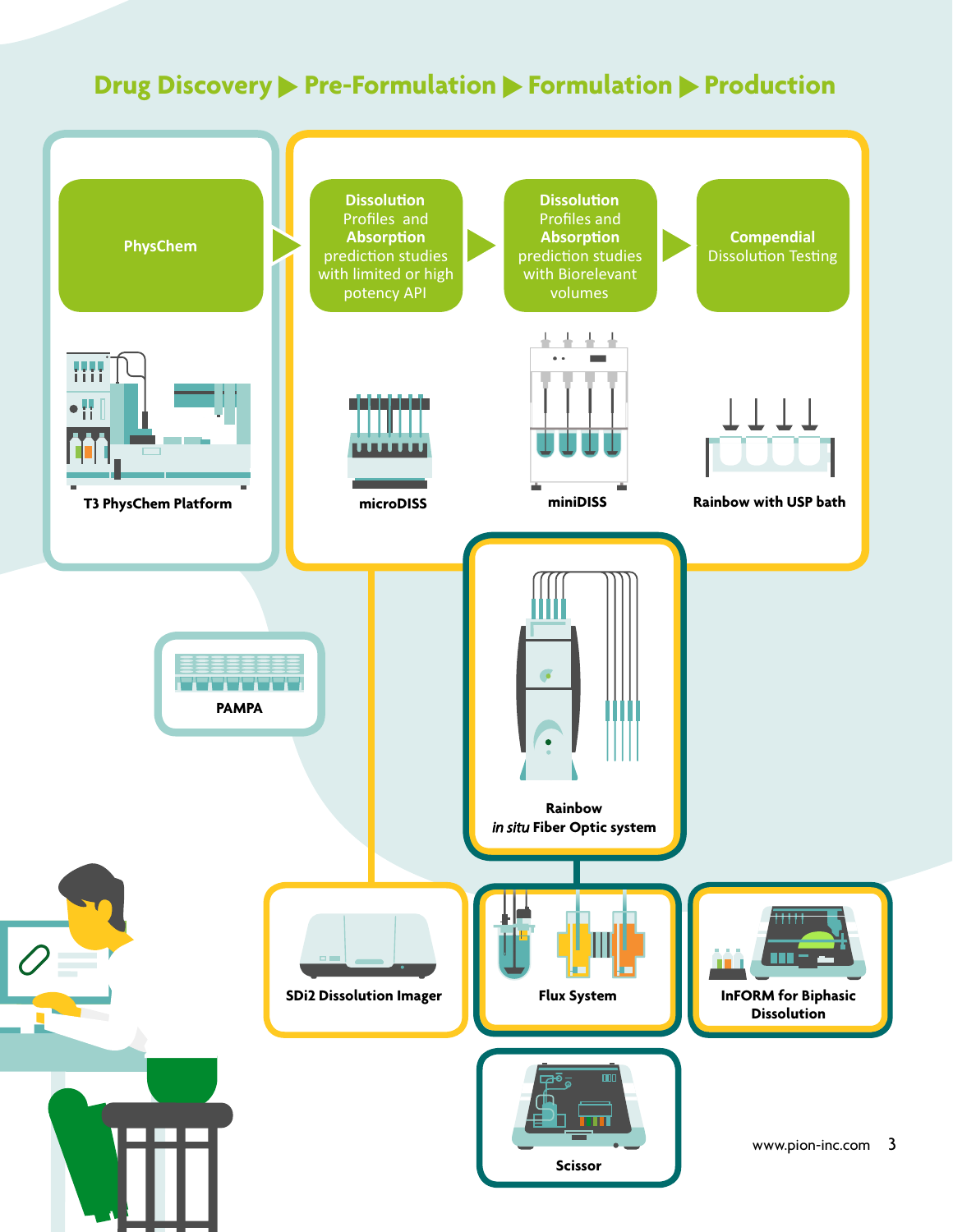## Instrumentation for Lead Optimization



#### T3 PhysChem Platform

The T3 measures pKa, log P, log D and solubility of ionizable, small molecule drugs using sub-milligram quantities of sample.

#### PAMPA

Pion's high throughput PAMPA platform is used in permeability studies of the skin, blood brain barrier, and the gastrointestinal tract.



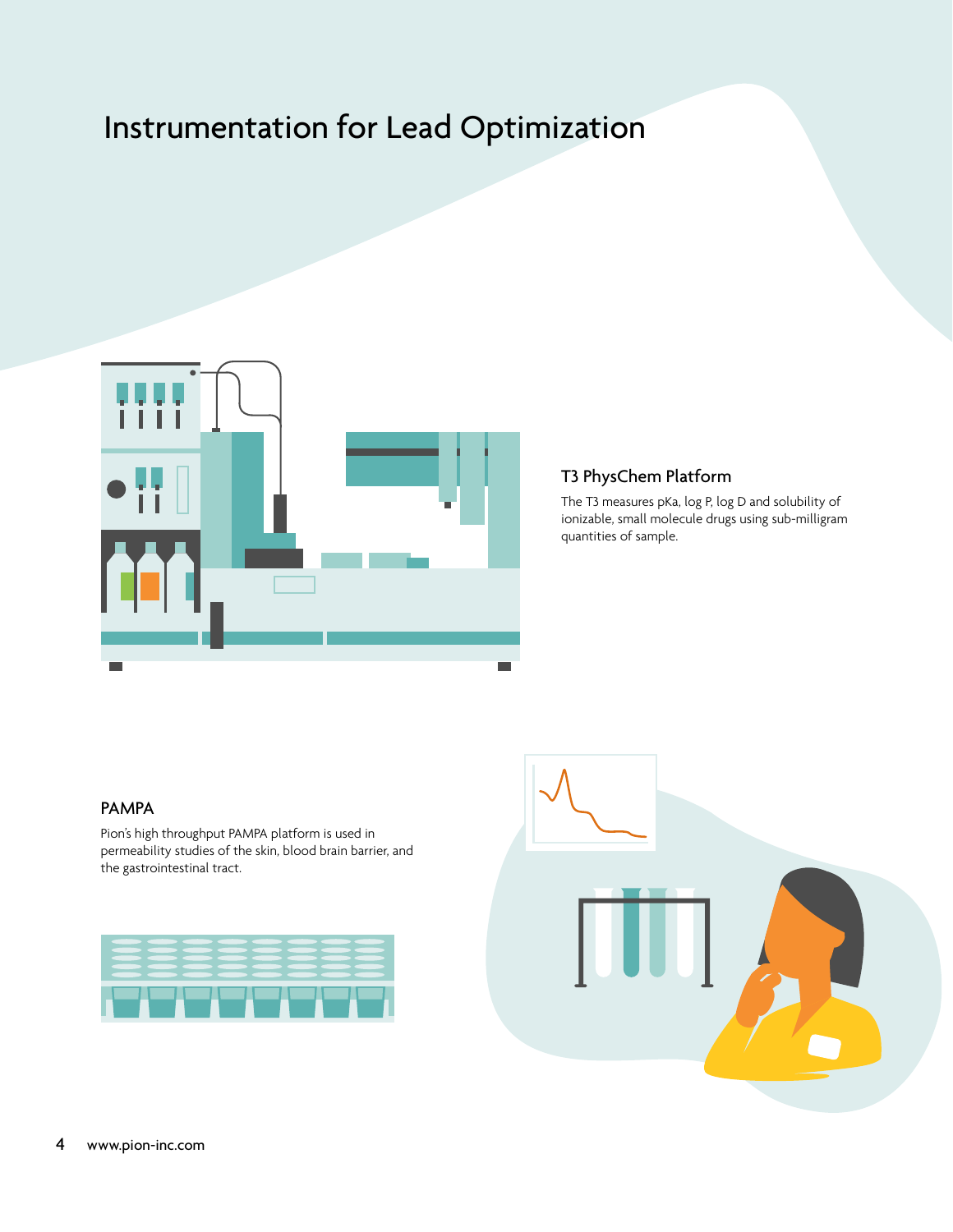### Dissolution

Pion offers a wide range of Dissolution Monitoring systems tailored for the requirements of early phase compound screening through manufacturing QC testing.





The Rainbow Dynamic Dissolution Monitor is an *in-situ* fiber optic UV-vis spectrometer and the industry best practice to generate real time concentration data.

Equipped with 8 independent fiber optic channels it provides data acquisition of the entire UV Spectra (200-720 nm) at intervals as fast as 2 seconds.

|                          | <b>Dissolution Monitors</b>                    |                                     |                                      |  |  |  |  |
|--------------------------|------------------------------------------------|-------------------------------------|--------------------------------------|--|--|--|--|
|                          | microDISS                                      | miniDISS                            | <b>Rainbow with</b><br>USP I/II bath |  |  |  |  |
| Size of vessel           | 12 mm and<br>$25 \text{ mm}$<br>diameter vials | 100, 150,<br>200, 250 mL<br>vessels | 1L vessel                            |  |  |  |  |
| Media volume,<br>typical | $1-22$ mL                                      | 40-200 mL                           | 400-900 ml                           |  |  |  |  |



**SDi2 Dissolution Imager**

The SDi2 generates a high-resolution video of the surface of a solid dose form during dissolution while simultaneously measuring the concentration. Dissolution media changes can be programmed to allow modeling of gastric to intestinal transitions.

The SDi2 provides the dissolution profile, intrinsic dissolution and a video file.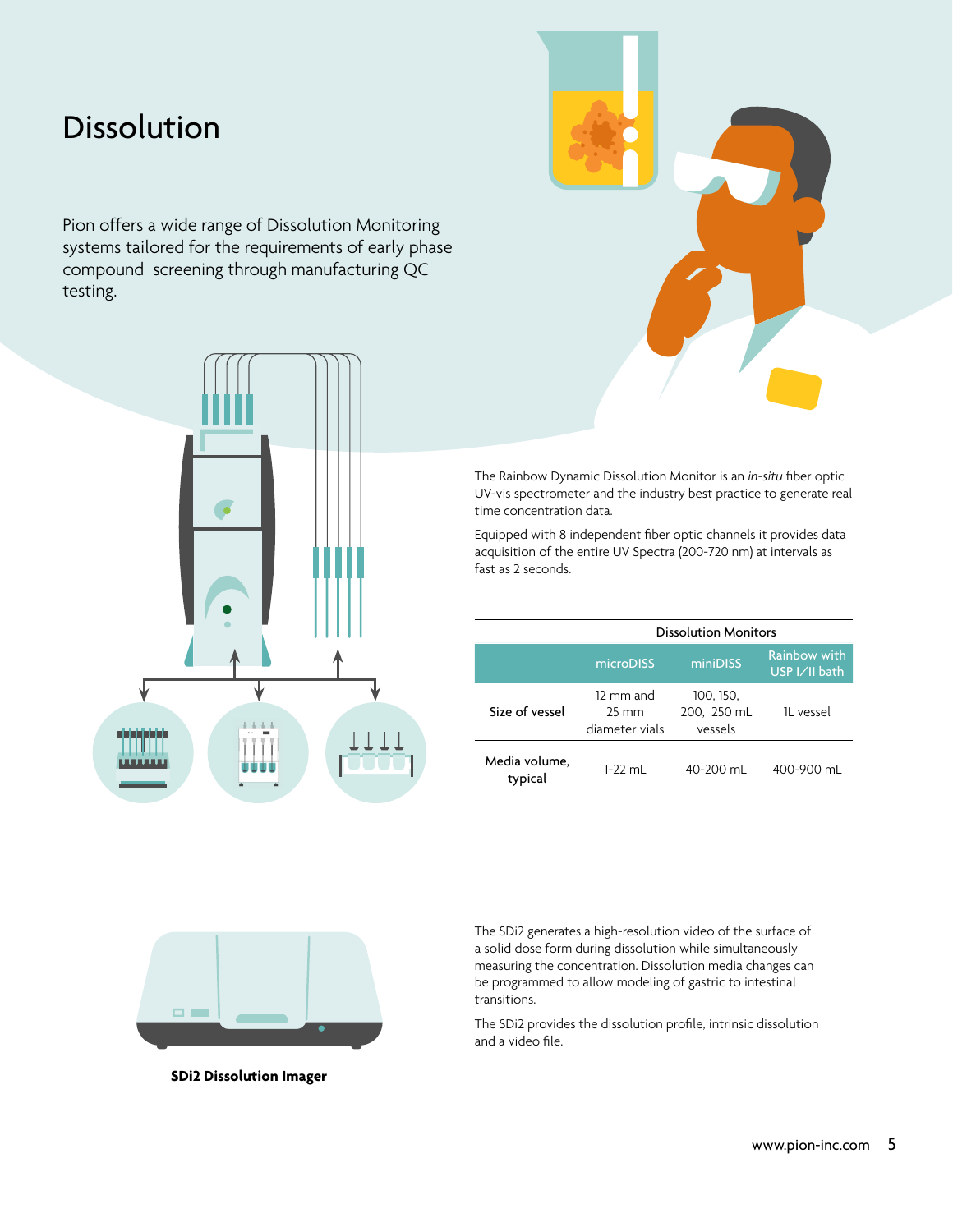### Instrumentation that supports an Absorption Driven Drug Formulation approach

Due to the complex interplay between solubility and permeability there are many cases where dissolution experiments alone cannot correctly predict the in vivo response to drug products. Simultaneously measuring concentration on both sides of a bio-mimetic membrane improves the assessment of the absorption potential and provides more realistic IVIVC modeling.

The addition of a stirred absorption chamber to the USP I/ II apparatus that functions as a 'receiver' chamber with the MacroFLUX and BioFLUX systems. The USP vessel serves as a "donor" compartment and provides the media volume needed to test finished dosage forms under sink conditions. The donor media is selected to mimic the absorption site along the gastrointestinal tract, and the Acceptor Sink Buffer (pH of 7.4) used in the receiver vessel mimics blood chemistry.

FLUX systems are also available for the microDISS Profiler using media volumes of just 15 mL for the donor and receiver chambers and for the miniDISS system which has a biorelevant 250 mL volume vessel.

Pion's high throughput Double Sink PAMPA platform examines the effect of excipients on the solubility and permeability of APIs in a single assay which provides an early assessment of excipient influenced and pH dependent GIT absorption.

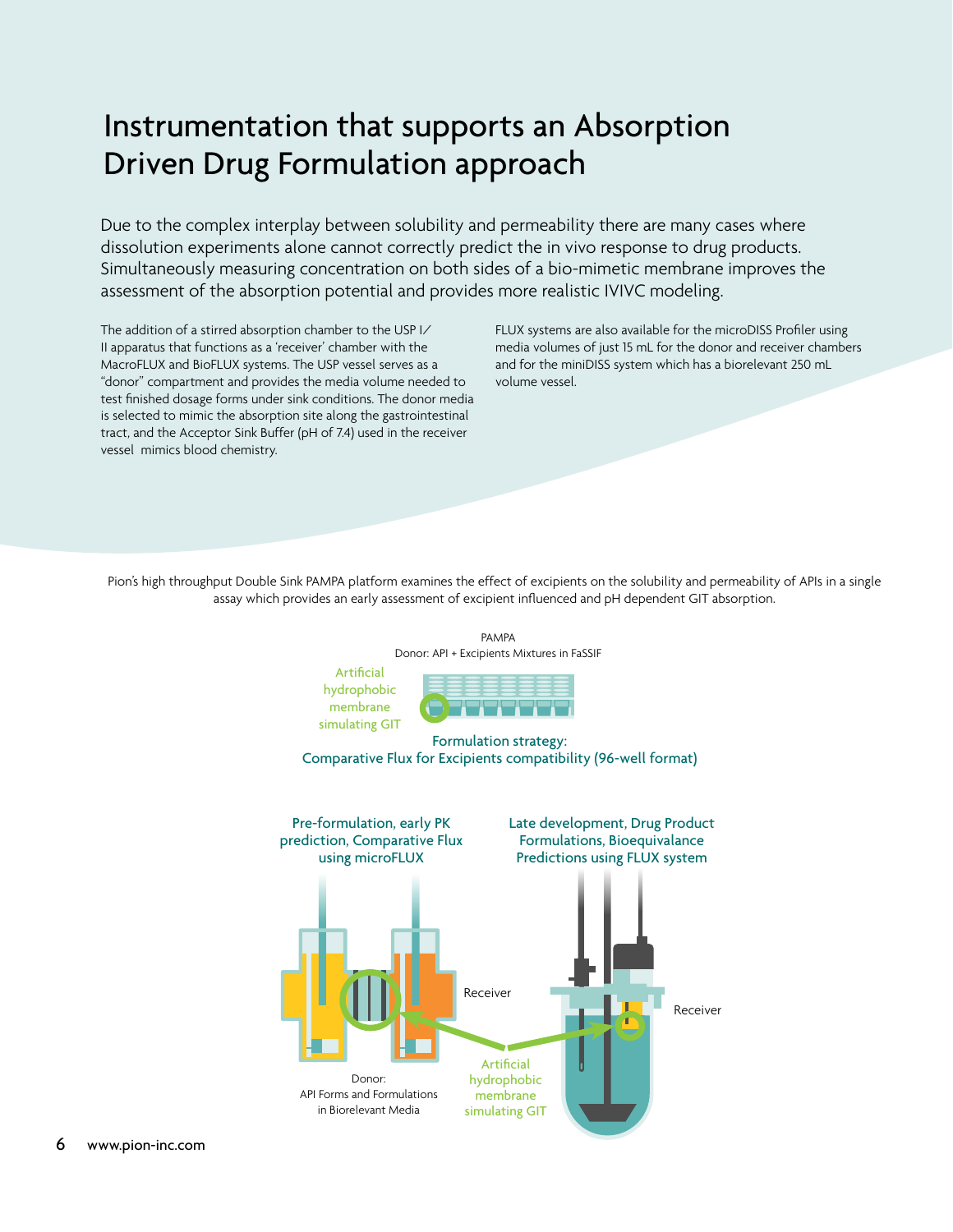### Innovative approaches to instrumentation

**The Scissor** assesses the risk and performance of subcutaneously administered drugs including biologics, peptides and small molecule. It simulates the stress conditions and environmental transitions that a drug experiences when injected subcutaneously.

It allows investigation of the API with the extracellular matrix, monitors the pH change upon injection, identifies optimal excipient conditions and generates time-release concentration profiles.





**inForm** is a fully automated system for dissolution monitoring such as biphasic dissolution studies, absorption prediction, solubility-pH profiles, controlled supersaturation and precipitation studies.